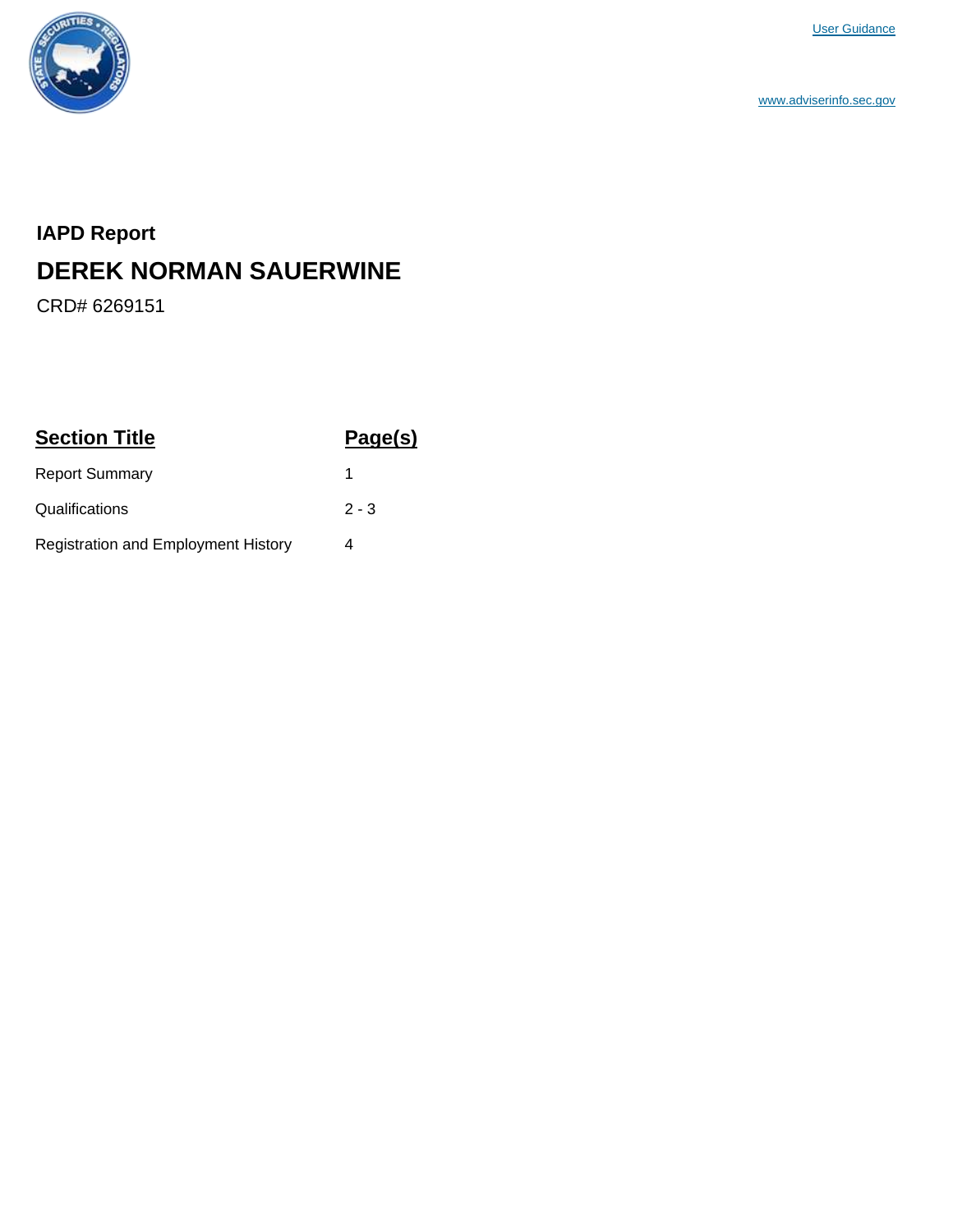

### **IAPD Information About Representatives**

IAPD offers information on all current-and many former representatives. Investors are strongly encouraged to use IAPD to check the background of representatives before deciding to conduct, or continue to conduct, business with them.

#### **What is included in a IAPD report?**

IAPD reports for individual representatives include information such as employment history, professional qualifications, disciplinary actions, criminal convictions, civil judgments and arbitration awards.

It is important to note that the information contained in an IAPD report may include pending actions or allegations that may be contested, unresolved or unproven. In the end, these actions or allegations may be resolved in favor of the representative, or concluded through a negotiated settlement with no admission or finding of wrongdoing.

#### **Where did this information come from?**

The information contained in IAPD comes from the Investment Adviser Registration Depository (IARD) and FINRA's Central Registration Depository, or CRD, (see more on CRD below) and is a combination of:

- · information the states require representatives and firms to submit as part of the registration and licensing process, and
- information that state regulators report regarding disciplinary actions or allegations against representatives.

#### **How current is this information?**

Generally, representatives are required to update their professional and disciplinary information in IARD within 30 days.

#### **Need help interpreting this report?**

For help understanding how to read this report, please consult NASAA's IAPD Tips page <http://www.nasaa.org/IAPD/IARReports.cfm>

#### **What if I want to check the background of an Individual Broker or Brokerage Firm?**

To check the background of an Individual Broker or Brokerage firm, you can search for the firm or individual in IAPD. If your search is successful, click on the link provided to view the available licensing and registration information in FINRA's BrokerCheck website.

#### **Are there other resources I can use to check the background of investment professionals?**

It is recommended that you learn as much as possible about an individual representative or Investment Adviser firm before deciding to work with them. Your state securities regulator can help you research individuals and certain firms doing business in your state. The contact information for state securities regulators can be found on the website of the North American Securities Administrators Association <http://www.nasaa.org>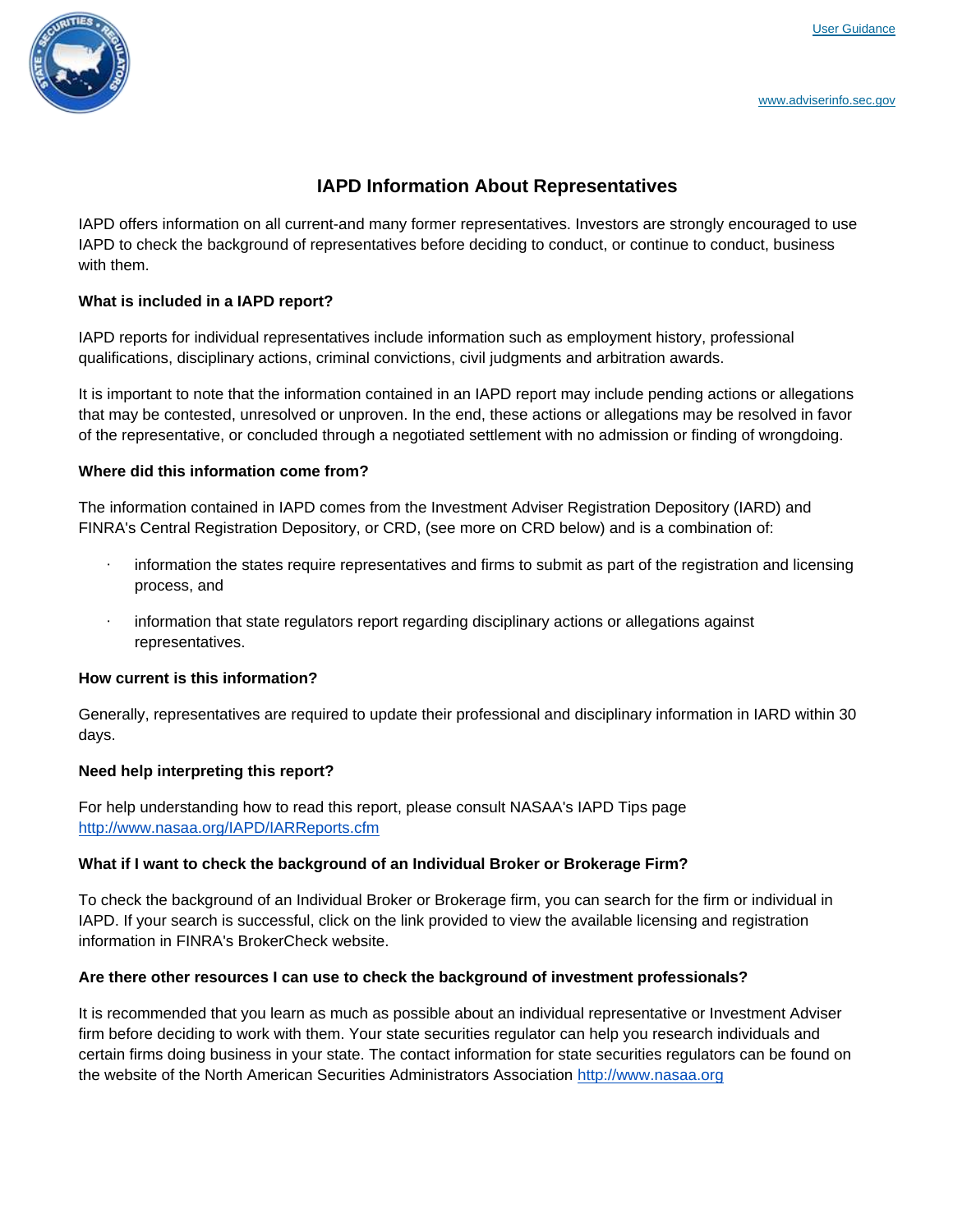

# **Report Summary**

# **DEREK NORMAN SAUERWINE (CRD# 6269151)**

The report summary provides an overview of the representative's professional background and conduct. The information contained in this report has been provided by the representative, investment adviser and/or securities firms, and/or securities regulators as part of the states' investment adviser registration and licensing process. The information contained in this report was last updated by the representative, a previous employing firm, or a securities regulator on **05/17/2021**.

## **CURRENT EMPLOYERS**

| Firm                                 | CRD#        | Registered Since |  |
|--------------------------------------|-------------|------------------|--|
| IA BROOKSTONE CAPITAL MANAGEMENT LLC | CRD# 141413 | 06/08/2016       |  |

### **A** QUALIFICATIONS

This representative is currently registered in **0** SRO(s) and **7** jurisdiction(s).

Is this representative currently Inactive or Suspended with any regulator? **No**

**Note:** Not all jurisdictions require IAR registration or may have an exemption from registration. Additional information including this individual's qualification examinations and professional designations is available in the Detailed Report.

# **R** REGISTRATION HISTORY

This representative was previously registered with the following firm(s):

|      | <b>FIRM</b>                       | CRD#   | <b>LOCATION</b> | <b>REGISTRATION DATES</b> |
|------|-----------------------------------|--------|-----------------|---------------------------|
| IA I | HORTER INVESTMENT MANAGEMENT, LLC | 119880 | FAIRFAX. VA     | 11/11/2013 - 06/08/2016   |

For additional registration and employment history details as reported by the individual, refer to the Registration and Employment History section of the Detailed Report.

# **E** DISCLOSURE INFORMATION

Disclosure events include certain criminal charges and convictions, formal investigations and disciplinary actions initiated by regulators, customer disputes and arbitrations, and financial disclosures such as bankruptcies and unpaid judgments or liens.

Are there events disclosed about this representative? **No**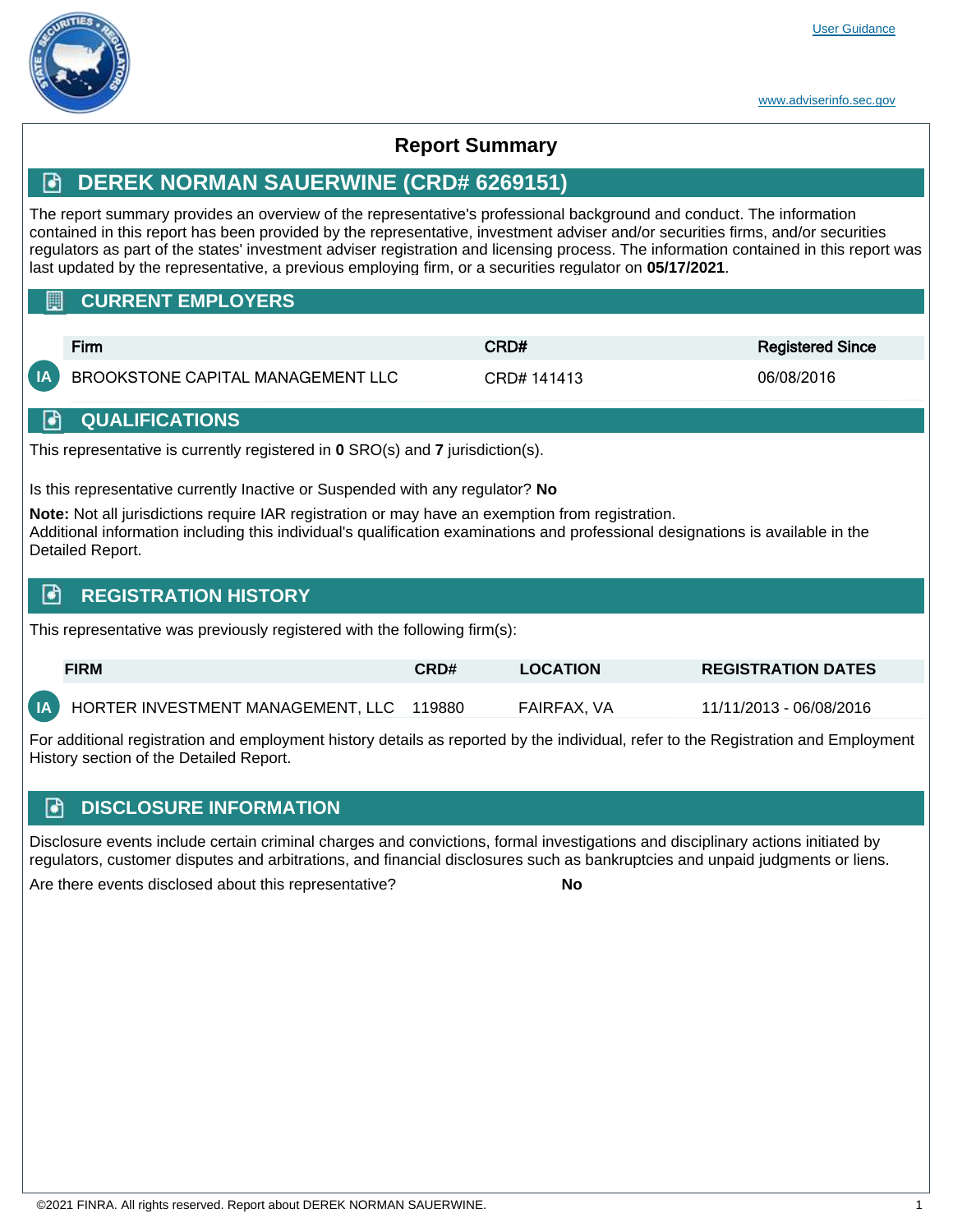

www.adviserinfo.sec.gov

# **Qualifications**

# **REGISTRATIONS**

This section provides the SRO, states and U.S. territories in which the representative is currently registered and licensed, the category of each registration, and the date on which the registration becomes effective. This section also provides, for each firm with which the representative is currently employed, the address of each location where the representative works. This individual is currently registered with **7** jurisdiction(s) and **0** SRO(s) through his or her employer(s).

# **Employment 1 of 1**

| ∣ Firm Name:  | <b>BROOKSTONE CAPITAL MANAGEMENT LLC</b>                  |
|---------------|-----------------------------------------------------------|
| Main Address: | 1745 S. NAPERVILLE ROAD<br>SUITE 200<br>WHEATON, IL 60189 |
| ∣ Firm ID#:   | 141413                                                    |

|                | Regulator      | <b>Registration</b>                      | <b>Status</b>          | <b>Date</b> |
|----------------|----------------|------------------------------------------|------------------------|-------------|
| IA             | California     | <b>Investment Adviser Representative</b> | Approved               | 03/10/2021  |
| IA             | Florida        | <b>Investment Adviser Representative</b> | Approved               | 05/19/2021  |
| $\overline{A}$ | Maryland       | <b>Investment Adviser Representative</b> | Approved               | 06/08/2016  |
| $\overline{A}$ | North Carolina | <b>Investment Adviser Representative</b> | Approved               | 06/13/2016  |
| $\overline{A}$ | Pennsylvania   | <b>Investment Adviser Representative</b> | Approved               | 04/23/2018  |
| $\mathsf{I}$   | Texas          | <b>Investment Adviser Representative</b> | Restricted<br>Approval | 05/18/2021  |
| <b>IA</b>      | Virginia       | <b>Investment Adviser Representative</b> | Approved               | 06/08/2016  |

### **Branch Office Locations**

**BROOKSTONE CAPITAL MANAGEMENT LLC** 10560 Main Street, Suite 214 Fairfax, VA 22030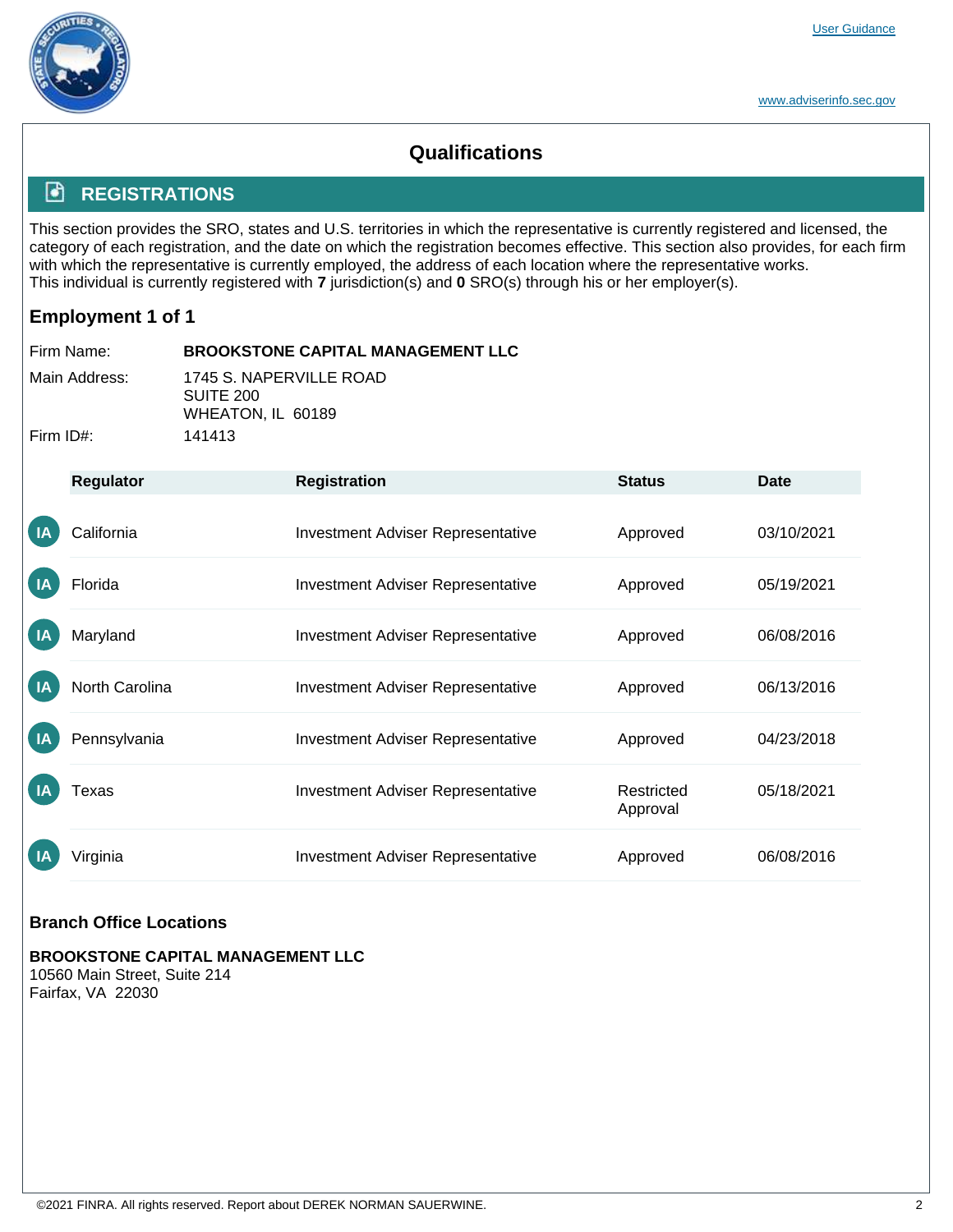# **Qualifications**

## **<b>** $\ddot{\odot}$  PASSED INDUSTRY EXAMS

This section includes all industry exams that the representative has passed. Under limited circumstances, a representative may attain registration after receiving an exam waiver based on a combination of exams the representative has passed and qualifying work experience. Likewise a new exam requirement may be grandfathered based on a representative's specific qualifying work experience. Exam waivers and grandfathering are not included below.

**This individual has passed 0 principal/supervisory exams, 0 general industry/product exams, and 1 state securities law exam.**

### **Principal/Supervisory Exams**

|    | Exam                                             | Category  | Date        |
|----|--------------------------------------------------|-----------|-------------|
|    | No information reported.                         |           |             |
|    | <b>General Industry/Product Exams</b>            |           |             |
|    | Exam                                             | Category  | Date        |
|    | No information reported.                         |           |             |
|    | <b>State Securities Law Exams</b>                |           |             |
|    | Exam                                             | Category  | <b>Date</b> |
| IA | Uniform Investment Adviser Law Examination (S65) | Series 65 | 11/01/2013  |

### **<b>EXAMPLE PROFESSIONAL DESIGNATIONS**

This section details that the representative has reported **0** professional designation(s).

No information reported.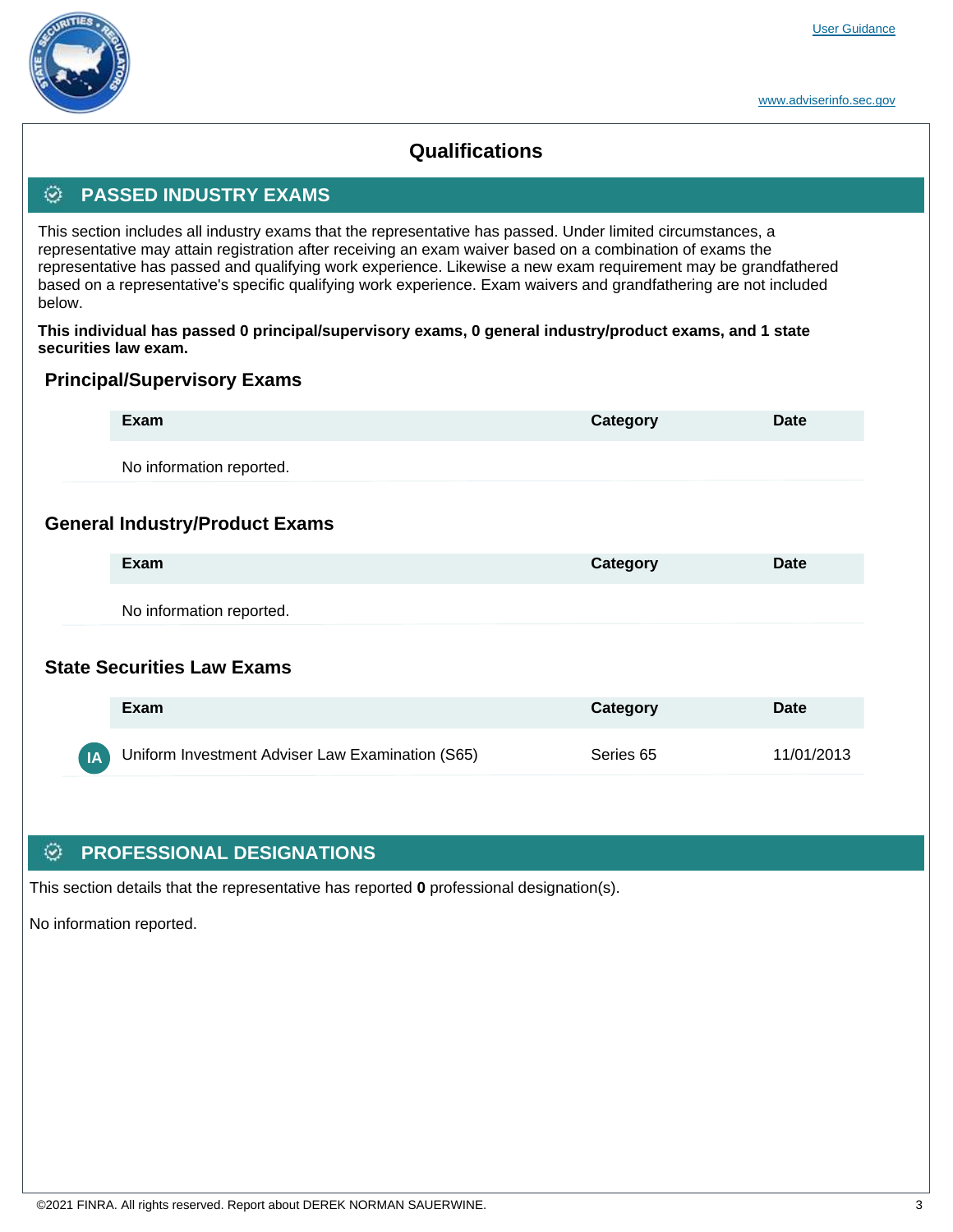

# **Registration & Employment History**

#### **EDEPTIOUSLY REGISTERED WITH THE FOLLOWING FIRMS**

This representative held registrations with the following firms:

|     | <b>Registration Dates</b> | <b>Firm Name</b> | ID#            | <b>Branch Location</b> |
|-----|---------------------------|------------------|----------------|------------------------|
| (A) |                           |                  | CRD#<br>119880 | FAIRFAX. VA            |

### **EMPLOYMENT HISTORY**

Below is the representative's employment history for up to the last 10 years.

| <b>Employment Dates</b> | <b>Employer Name</b>                                           | <b>Position</b>                                       | <b>Investment Related</b> | <b>Employer Location</b>                |
|-------------------------|----------------------------------------------------------------|-------------------------------------------------------|---------------------------|-----------------------------------------|
| 06/2016 - Present       | Brookstone Capital Management Investment Advisor<br><b>LLC</b> | Representative                                        | Y                         | Wheaton, IL, United<br><b>States</b>    |
| 03/2010 - Present       | CTS FINANCIALS LLC D/B/D<br>Three Leaf Financial               | <b>INSURANCE AGENT</b>                                | N                         | ASHBURN, VA, United<br><b>States</b>    |
| 11/2013 - 06/2016       | <b>HORTER INVESTMENT</b><br>MANAGEMENT, LLC                    | <b>INVESTMENT</b><br>ADVISOR<br><b>REPRESENTATIVE</b> | v                         | CINCINNATI, OH,<br><b>United States</b> |

### $\Box$  OTHER BUSINESS ACTIVITIES

This section includes information, if any, as provided by the representative regarding other business activities the representative is currently engaged in either as a proprietor, partner, officer, director, employee, trustee, agent, or otherwise. This section does not include non-investment related activity that is exclusively charitable, civic, religious, or fraternal and is recognized as tax exempt.

OWNER OF CTS FINANCIALS LLC, WHICH OPERATES FOR THE PURPOSE OF INSURANCE PRODUCTS. PRODUCTS USED FOR CLIENT ARE LONG TERM CARE INSURANCE, LIFE INSURANCE AND FIXED ANNUITIES. IT IS A SINGLE PERSON PRACTICE AND LICENSING IS HELD FOR VIRGINIA, WEST VIRGINIA AND MARYLAND. 99% OF ALL BUSINESS IS CONDUCTED IN VIRGINIA.